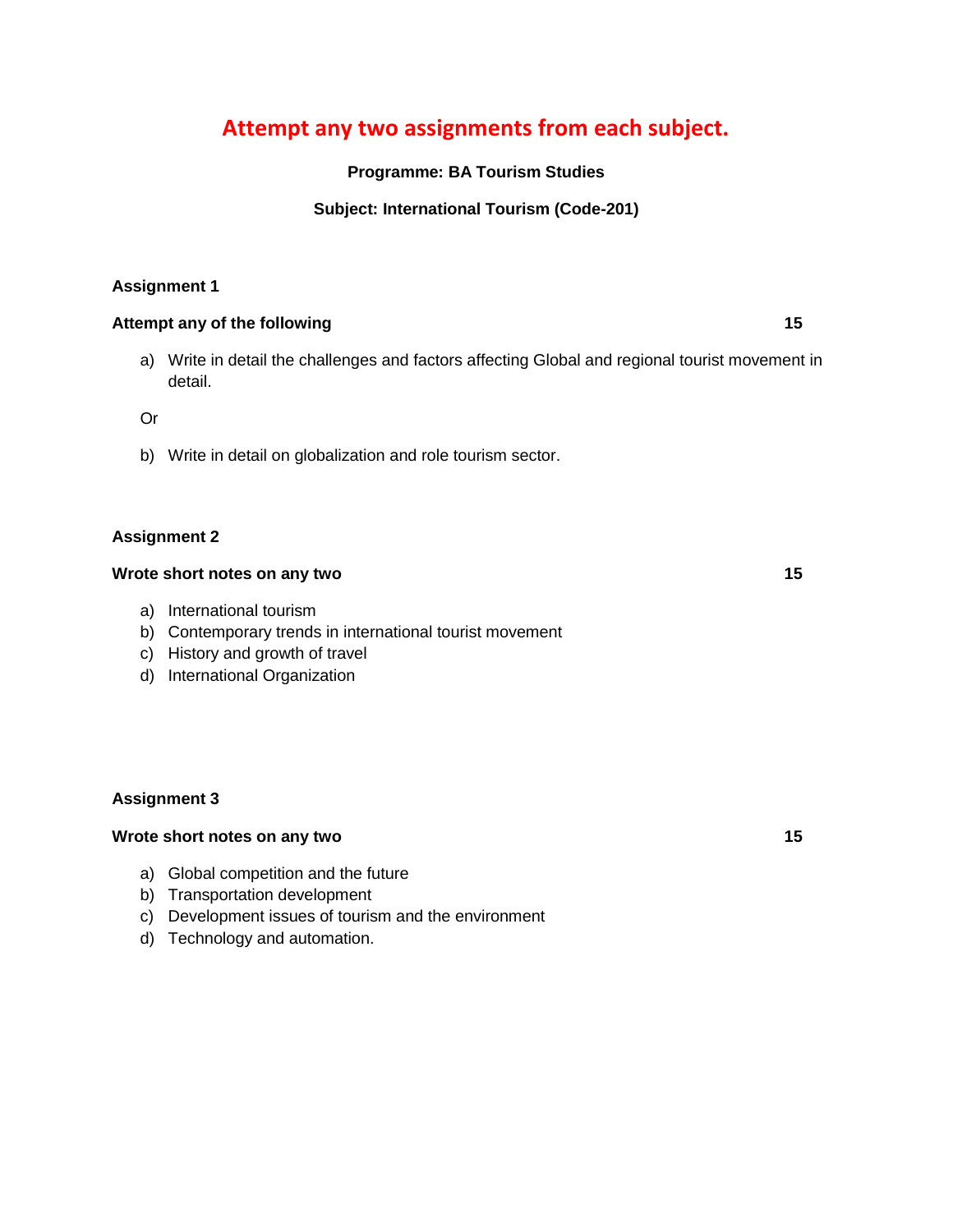### **Subject: Computer Fundamentals and Basics of Accounting (Code-202)**

### **Assignment 1**

# **Attempt any of the following 15**

- a) Write in detail about application of computer.
- Or
- b) Components of Computers

### **Assignment 2**

#### **Attempt any of the following 15**

- a) Meaning, nature and need of accounting in tourism.
- Or
- b) What is Operating System and its functions of an Operating System

#### **Assignment 3**

#### **Wrote short notes on any two 15**

- i) Journal and Ledger
- ii) Trial Balance
- iii) Need and importance of Balance Sheet
- iv) Rectification of error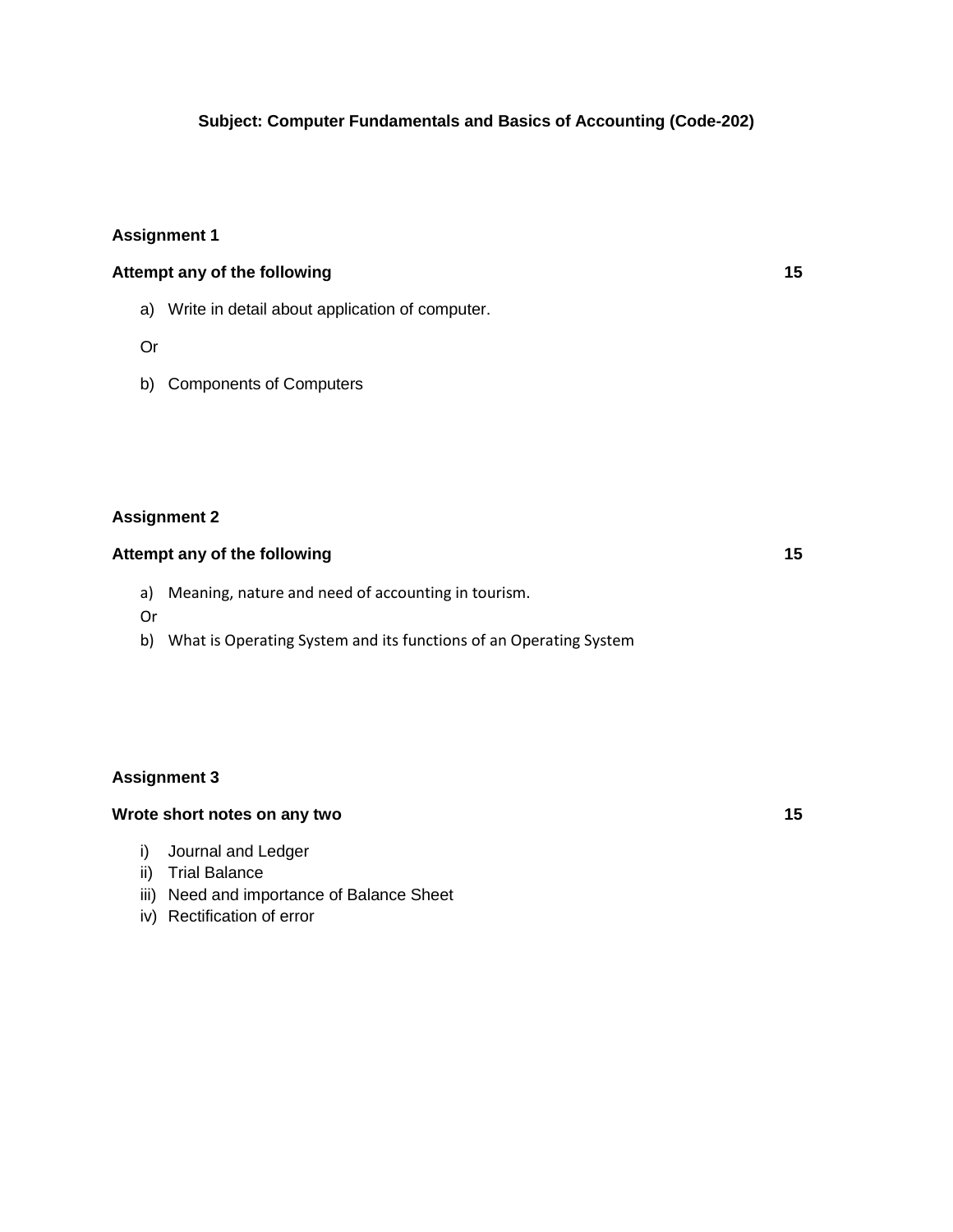#### **Subject: Office Management (Code-203)**

#### **Assignment 1**

#### **Attempt any of the following 15**

a) What is office management and its importance in detail

Or

b) Write meaning and Structure of organization with its principles and various types in detail.

#### **Assignment 2**

## **Attempt any of the following 15**

a) Define office forms in detail

Or

b) Define statistical data in detail with its types, phases, sources and limitation in detail

#### **Assignment 3**

## **Write a short note on any two 15**

- a) Office system and routines
- b) Planning and designing in office system
- c) Types of reports
- d) Methods and techniques to collect data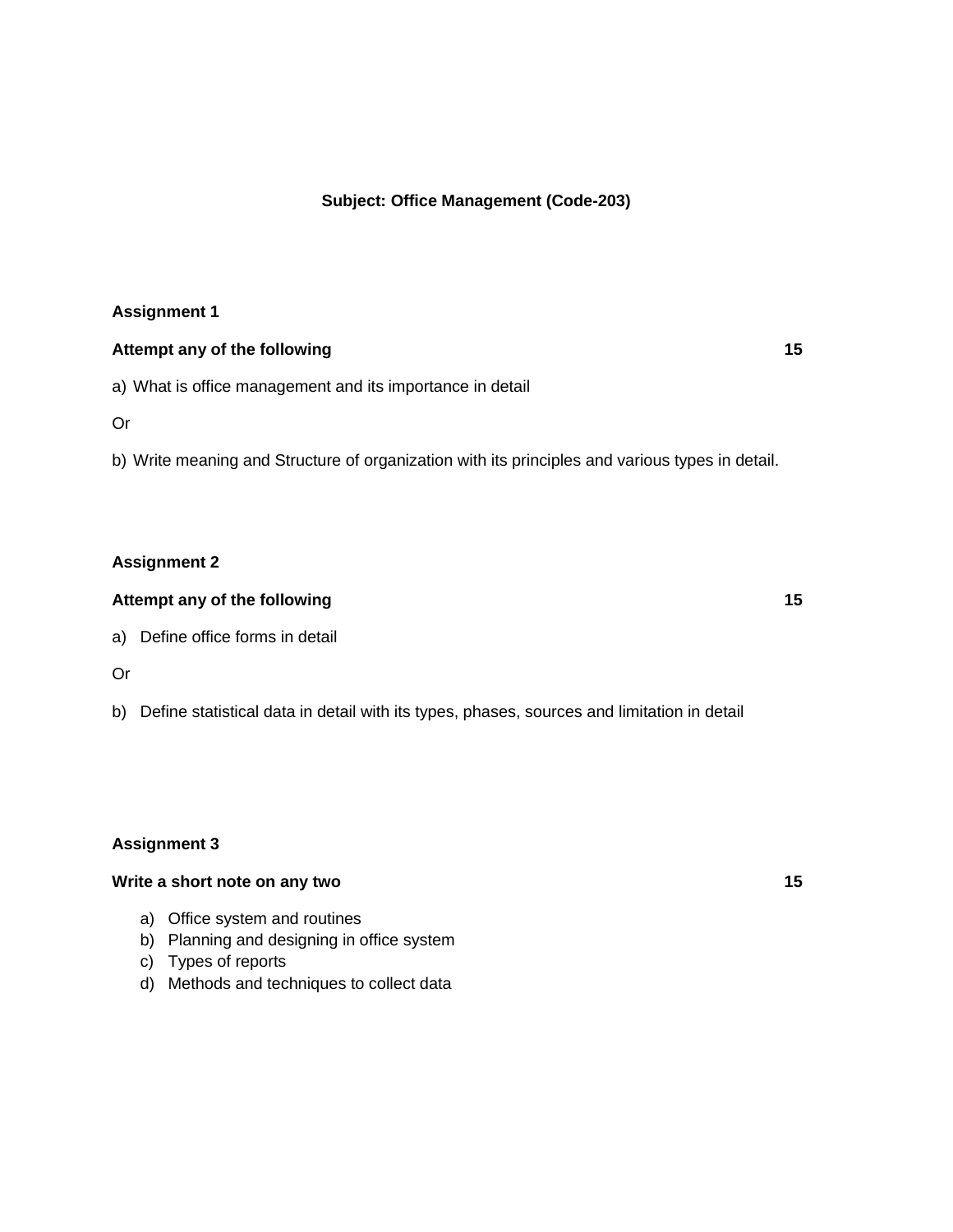## **Subject: MS-Office (Code-204)**

#### **Assignment 1**

# **Attempt any of the following 15**

a) Meaning and application of word processing

Or

b) Write MS word in detail

## **Assignment 2**

# **Attempt any of the following 15**

**a)** Write meaning and application of spreadsheet in detail

## Or

b) Write meaning and application of presentation in detail

## **Assignment 3**

## Write a short note on any two of the following **15**

- a) Internet and its application
- b) MS Excel
- c) MS Word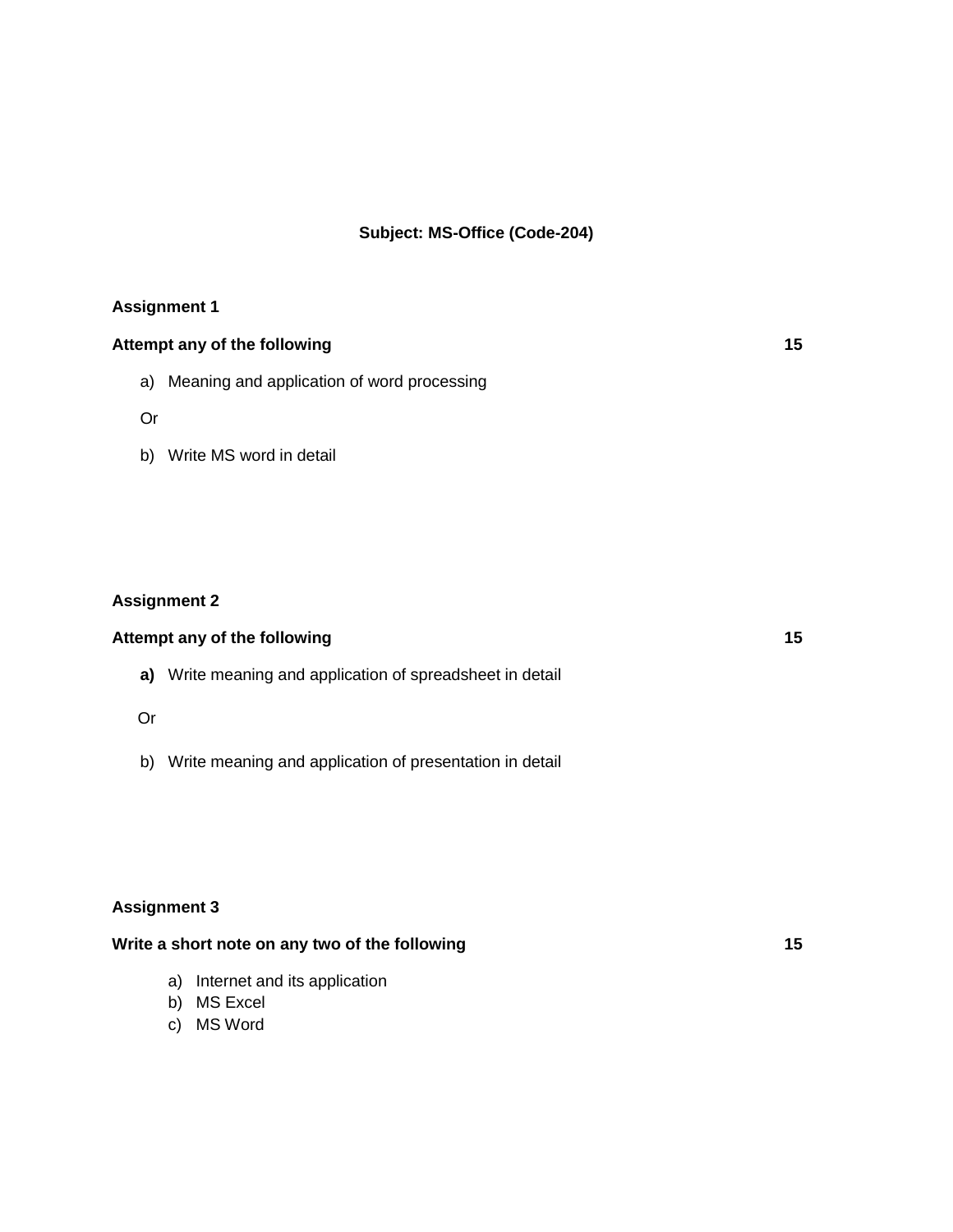# **Subject: Tourism Economics (Code-205)**

# **Assignment 1**

| Attempt any of the following |  |
|------------------------------|--|
|                              |  |

Write meaning and measurement of Tourism in detail.

# **Assignment 2**

| Attempt any of the following |                                        | 15 |
|------------------------------|----------------------------------------|----|
| a)                           | Role of various organization in detail |    |
| Or                           |                                        |    |

b) Leadership in conflict management

## **Assignment 3**

| Write a short note on any two of the following   | 15 |
|--------------------------------------------------|----|
| a) Tourism demand and supply                     |    |
| b) Foreign exchange and balance of payment (BOP) |    |
| c) Authority Relationship                        |    |
| .                                                |    |

d) Motivation to travel time factor